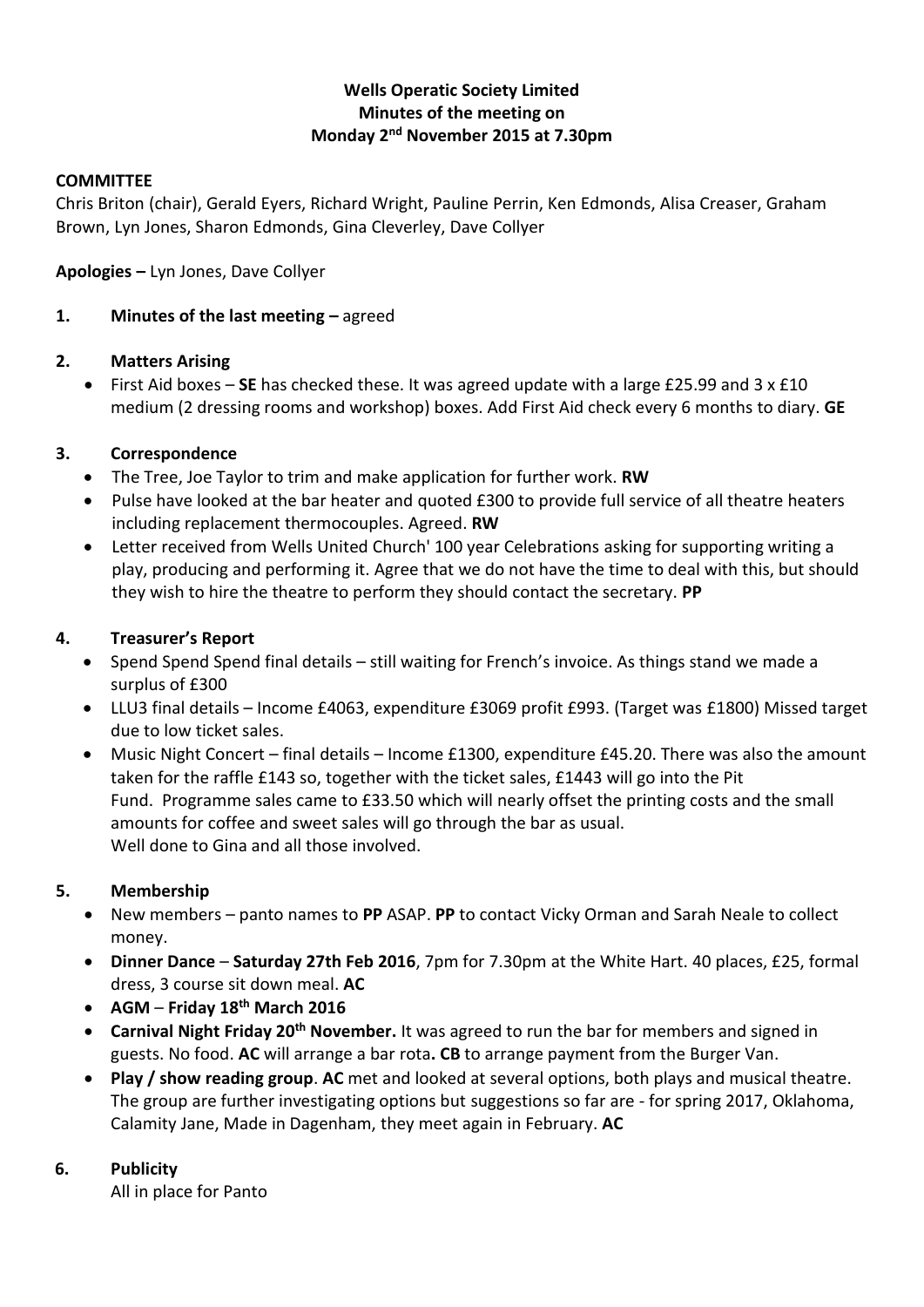# **7. Theatre Renovations**

- 1. The Stage and Pit Project. A meeting is due next week, the main application with full specifications are almost ready to go in. To strengthen the case it would be useful to provide evidence of new groups who would use these new facilities i.e. strengthen the community use. **RW.**
- 2. The Bid for funds for auditorium seating from the Bath Theatre Royal. A bid for £10,000 for seating has been presented – we wait and see. **RW**
- 3. Bar lighting and music system. **GB - ongoing**
- 4. Rostrum to go in Bar, this will go ahead when it is needed. **GB - ongoing**
- 5. Fire extinguishers, replacement and servicing the last services and looked at May 2014. **RW** to ask for a service and estimate of replacements. Bristol Fire Service.

# **8. Productions/Trifold/Hire**

- **December 12th – 19th 2015 – Pantomime -** *George and the Dragon* written by **Matthew Maisey**, Director **– Matthew Maisey**, Producer – **Vicky Orman**. MD - **Sheila Ross**, Choreography - **Sarah Neale**, Lighting - **GB**, Sound - **Pete Ross**, Costume coordinator – **GC**, Props **- Nick Barlow and Lesley Rickets with Vicky Orman,** Prompt –**Freda Brown**, Budget – **agreed**, Ticket Price **– £10 and £8**, Rehearsal schedule – **done.** Bar staff show coordinator - **AC.** Front of House arrangements - **GE**
- **March 9 th – 12th 2016 –** *Inspector Drake and the Perfekt Crime by David Tristram*. Director **Doreen Grant,** Producer – **DG,** Stage construction – **Mark Wall,** Lighting – **Rob Rogers**, Sound – **Adrian Mitchell**, Costume - ? Props – **Jo and Mike Scammell, Vicky Orman,** Prompt –? , Budget – **tba**, Ticket Price **– tba**, Rehearsal schedule – **tba. Read through** Tues 17th Nov, Auditions Monday 23rd Nov.
- **Spring Show 16th -21st May 2016 –** *Return to the Forbidden Planet*, Director **Lois Harbinson**, MD **Sheila Ross**, Rights have been agreed. Producer and Lighting **- GB**, Costumes - **Louise Baker**, Prompt –? , Budget – **tba**, Ticket Price **– tba**, Rehearsal schedule – **tba**
- **September 21st - 24th 2016 -** *Twelfth Night*, Director **RW,** Lighting **GB**, Costumes **– Louise Baker**, Prompt –? , Budget – **tba**, Ticket Price **– tba**, Rehearsal schedule – **tba** SM – **Charlie Watkins**
- **December 10th - 17th 2016 – Pantomime**  Director **Sharon Edmonds**, Writer and Producer **Vicky Orman**. MD - **Sheila Ross**, Adult Choreographer – **Kim Fisher**, Children's Choreographer - ?, Stage Manager – **Charlie Watkins**, Lighting - **GB**, Sound - **?**, Props **– ?,** Budget – **tba**, Ticket Price **– tba**, Rehearsal schedule – **tba**
- **March 2017 –** Any Ideas? All suggestions to **AC** for the reading group to look at.
- **May 2017 –** Any Ideas? All suggestions to **AC** for the reading group to look at.
- **September 2017** Any Ideas? All suggestions to **AC** for the reading group to look at.
- **Pantomime 2017** Any Ideas? All suggestions to **AC** for the reading group to look at.

# **9. Training – ntr**

#### **10. Show Reviews**

**The Producers** – Strode, very pleasantly surprised, enjoyed it, very strong cast and production, great CB, also impressed were KE, SE, AC

**Mary Poppins** – Bristol Hip - great AC,

**Black Adder** – Chichester - GB, very good, really enjoyed it, actors playing the TV stars were very good.

**A Chorus Line** – Chichester - GB great show

**Little Shop of Horrors** – Chichester – GB very good, great plant

#### **11. Any Other Business**

 **RW** Trust Deed - Treasury 9% loan stock – certificate found for this and also Woolwich share certificate these are probably spent, RW to ask Pip Rice.